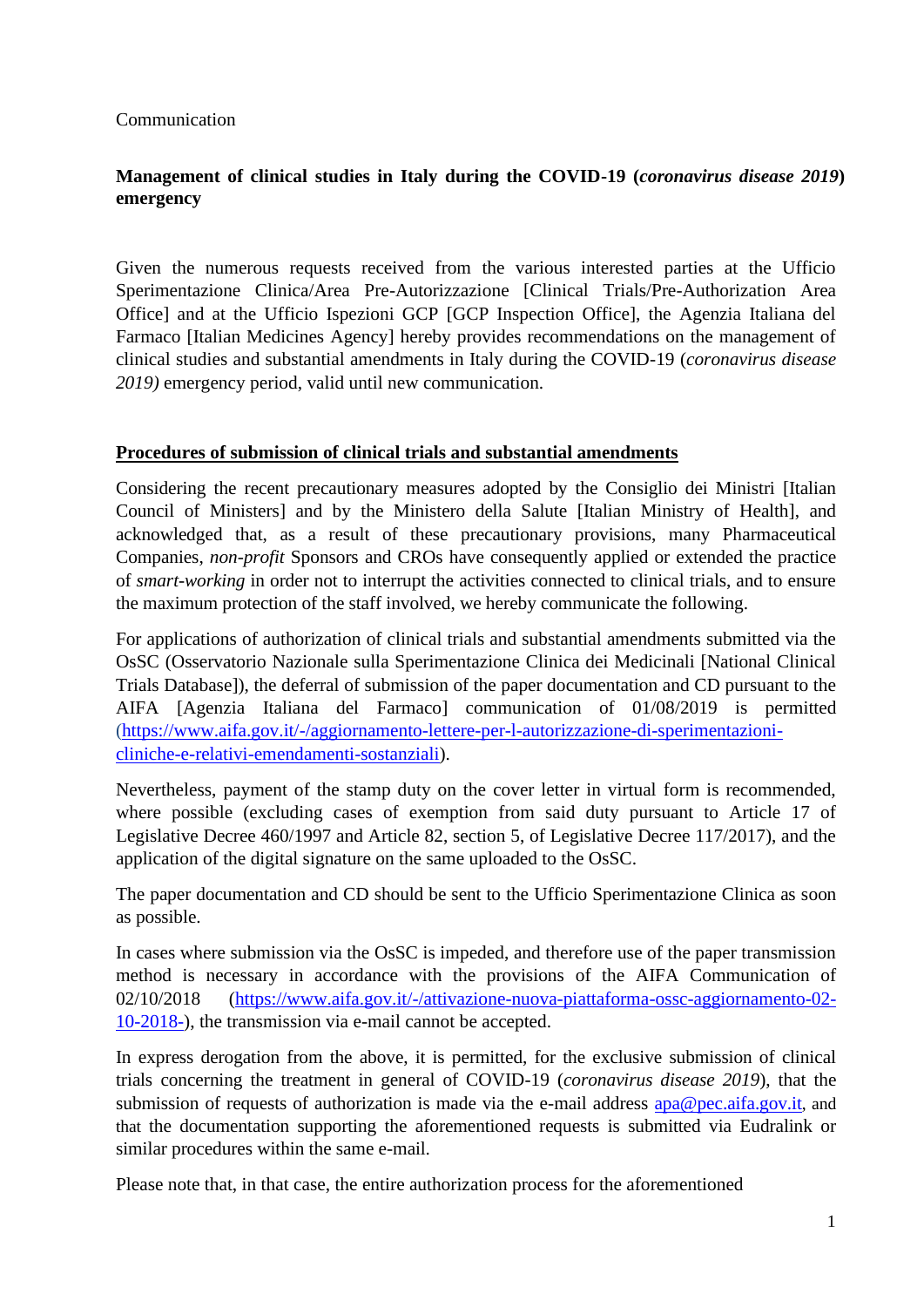authorization applications will be continued by e-mail, and the Applicant will return to the OsSC [portal] as soon as possible, as required for the temporary paper management (AIFA Communication of 06/08/2018:

[https://www.aifa.gov.it/documents/20142/871583/comunicazione\\_OsSC\\_06.08.18.pdf/20bdd0c](https://www.aifa.gov.it/documents/20142/871583/comunicazione_OsSC_06.08.18.pdf/20bdd0c0-d754-817c-93ac-ca7b0476f1e5) [0-d754-817c-93ac-ca7b0476f1e5\)](https://www.aifa.gov.it/documents/20142/871583/comunicazione_OsSC_06.08.18.pdf/20bdd0c0-d754-817c-93ac-ca7b0476f1e5).

## **Expression of opinions of Ethics Committees on clinical trials/substantial amendments**

Without prejudice to the current legislation and internal procedures of individual Ethics Committees, the sessions thereof may also take place using *web conferencing* or another electronic method, with a frequency sufficient to manage the contingencies of the current emergency.

### **Possibility of managing clinical trial activities outside of the trial site**

If, in order to limit the risk of infection from the coronavirus, due to difficulties in moving patients to the trial sites, or from suspension of outpatient activities by some clinical sites, it is necessary - where feasible - to make the medicinal product available to patients without these patients having to come to the hospital (thereby guaranteeing the therapeutic continuity), or to carry out other activities related to clinical trials (for example, performance of visits and tests, management of adverse reactions) at the patient's home or in a facility other than the clinical trial site, a substantial amendment for immediate implementation should be sent for notification to the Ethical Committees of reference only, indicating its urgent nature due to the emergency in question.

In this regard, the Sponsors/CROs are invited, taking account of the guidelines of the DPCM (Decreto del Presidente del Consiglio dei Ministri [Decree of the President of the Council of Ministers]) regarding the urgent measures on the containment and management of the COVID-19 epidemiological emergency, and of the specific Ordinances of the different Regions, to prepare a risk assessment plan and to implement an action plan for the priority protection of trial subjects, and with a view to the minimizing of contact between patients and trial staff in order not to overload the health facilities.

In particular, the following derogations are provided, limited to the coronavirus emergency period:

1. Investigational Medicinal Product (IMP) Management

Where possible, if the patient comes to the trial site, it may be useful to provide a quantity of medicinal product that covers a time period longer than the period normally estimated. It is recalled that, in accordance with current legislation (Article 7 of the Ministerial Decree of 21 December 2007), medicinal products required for the trial should be sent by the Sponsor to the pharmacy of the health facility where the trial is being conducted; the pharmacy will arrange for the registration, appropriate storage and delivery to the Investigator of the medicinal products. Therefore, in consideration of the serious COVID-19 emergency, even if the priority route remains delivery to the Hospital Pharmacy, which then arranges the subsequent delivery to the trial site, on indication of the Hospital Pharmacy Director and the Principal Investigator, direct deliveries from the Hospital Pharmacy to the trial subjects using dedicated couriers can also be agreed,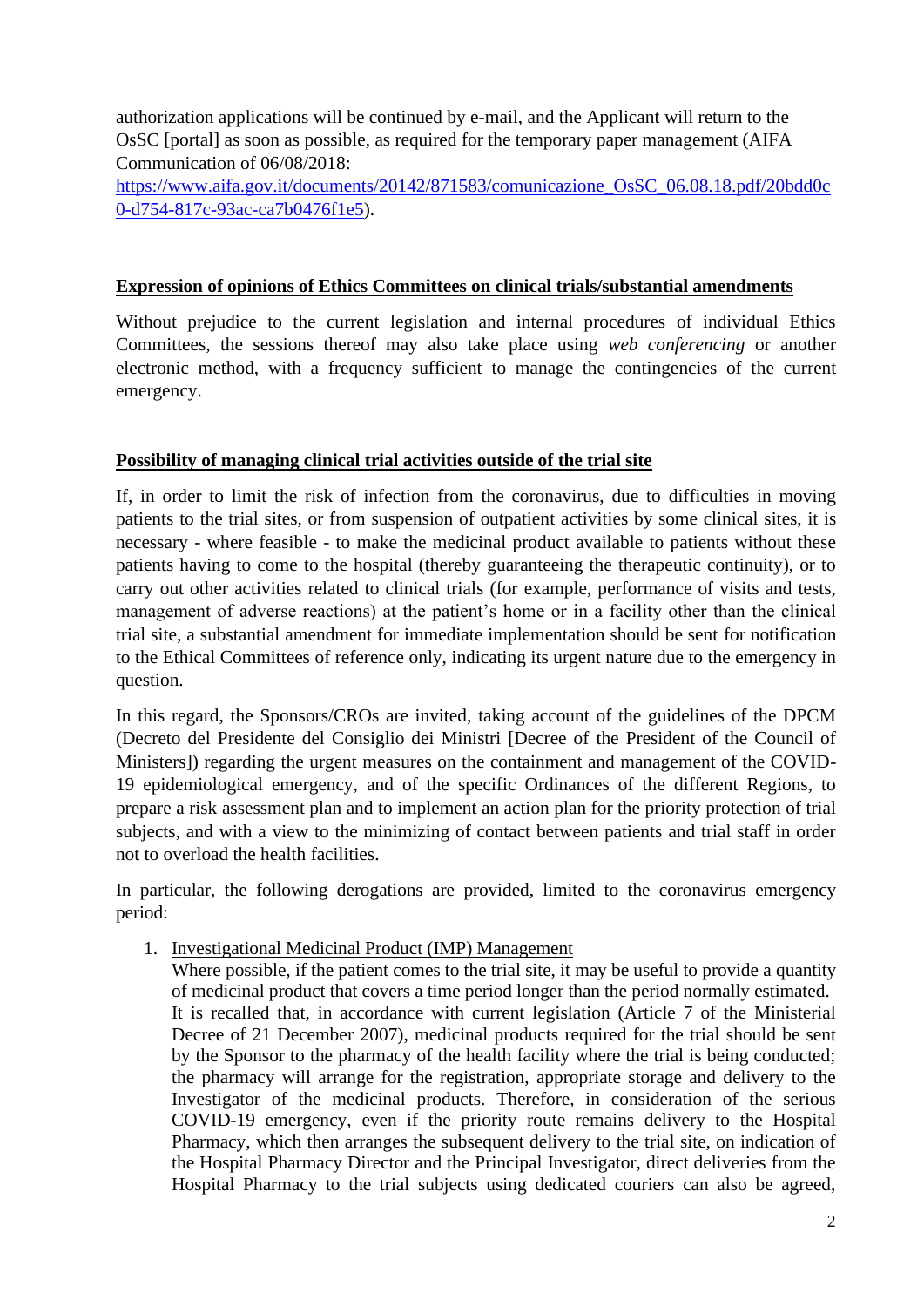without prejudice to the supervision of the process by the Hospital Pharmacy and the constant informing of the same Pharmacy and PI about the successful delivery in the procedures imposed for the correct conduction of the trial and by the aforementioned risk plan, which should take account of the type of IMP, the methods of administration, storage and transport. Appropriate systems of remote communication with the interested subjects should be guaranteed to take the place of information that is no longer provided in person. Depending on the case, the telephone and/or video call may be used if considered necessary to inform the patient. Adequate tracking of what is implemented in this emergency situation is recommended. The conditions listed in FAQ 10 of the

EMA document "Q&A: Good clinical practice (GCP)"

GCP Matters (https://www.ema.europa.eu/en/human-regulatory/research[development/compliance/good-clinical-practice/qa-good-clinical-practice-gcp](https://www.ema.europa.eu/en/human-regulatory/research-development/compliance/good-clinical-practice/qa-good-clinical-practice-gcp)) should also be observed, where possible.

If the study CRA is unable to carry out the final medicinal product accountability check for reconciliation purposes, it is considered that this operation, if it cannot be postponed, can be carried out by a pharmacist of the Hospital Pharmacy or by the suitably trained study coordinator/data manager. The IMP can be returned to the Sponsor directly by the Hospital Pharmacy.

2. Clinical tests

With regard to the performance of blood tests, in the awareness of the need to be able to perform the tests in laboratories near the patient's home, these tests should be performed in public facilities. The use of private facilities not in possession of the recognition of eligibility pursuant to the Ministerial Decree of 19 March 1998, should be carefully evaluated and resorted to only if such use is the sole possibility to protect patient safety; the use of such data for regulatory purposes should be discussed at the time of submission of the data.

3. Site Closure

If a site is "closed" to the public for COVID-19 containment measures, it should be carefully assessed whether the trial staff can guarantee continuity of the trial. If the site is unable to follow the trial patients, the study should be temporarily suspended or, if possible, the patients transferred to the closest trial site of the active sites. Of course, the exchange of information between the PIs and the transmission of trial clinical documentation and other material (e.g., IMP) between sites should be guaranteed. The agreements between the Sponsor and the Health Facilities involved should be updated in accordance with the new agreements.

It is not considered feasible to use as *back-up* a site not authorized to conduct the specific clinical study, as the site is not active, is not familiar with the trial and cannot guarantee a correct therapeutic continuation to the patient.

### 4. Monitoring of clinical trials

Similarly to what is expressed in the previous paragraph, the Sponsors are invited to prepare a risk assessment plan and to implement an action plan that takes into account the need to reduce unnecessary contacts in this COVID-19 epidemiological emergency period. First and foremost, it should be evaluated if *on site* monitoring visits could be replaced by a reinforcement of centralized monitoring, or if such local visits may be postponed.

Exceptional procedures such as telephone contacts or better video conferences may be implemented with investigational site staff at the end of *source data verification*. These procedures should be described in the appropriate Sponsor/CRO SOP, and should be evaluated and approved by the trial site's Data Protection Officer.